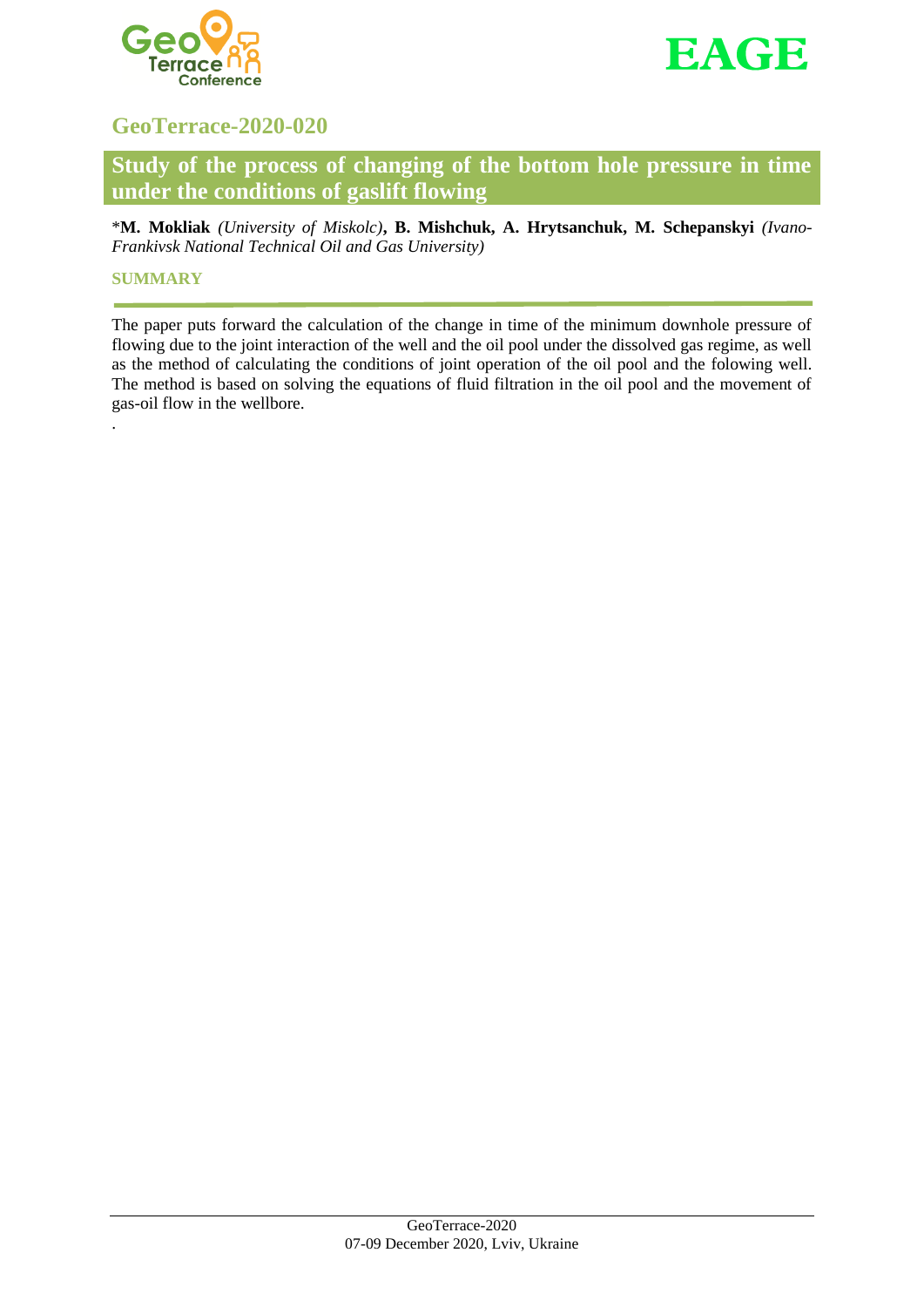



#### **Introduction**

Technological operational efficiency of the production wells depends on the degree of the use-up of the oil pool energy, which is going into the well from the oil pool, and it is connected to the work of the oil pool. The current amount of this energy is variable over time, especially in the mode of dissolved gas, and under such conditions, the energy characteristics of the process of rising oil in the well change (Boiko, 2008).

#### **Method and Theory**

The study of the coordination of the work of two consecutive elements of a closely-linked process of oil field exploitation (i.e. oil field and production well) has conducted by a number of researchers at a certain point in time, mostly at the end of the well flowing period in which it can also be observed corrosive degradation of tubing (Boiko, 2008, Basnyev, 2005). However, a problem of coordination of work of these elements in time (during a long period of "life" of the well) has not been adequately covered in the specialized literature (Suyarko, 2015, Baturyn, 2016). This paper studies the issue of joint mutually coordinated operation of a flowing well and an oil pool, under the existing regime of dissolved gas in the oil pool, when the inflow of oil to the well is not stable, the time frame is varying, and, therefore, the process of well flowing is varying as a result of not stable supply of the reservoir energy. This makes it possible to determine the change in time of the minimum down hole pressure.

The process of oil extraction from the well under the regime of dissolved gas is projected either according to the analytical techniques (Boiko, 2008, Baturyn, 2016), irrespective of the manner and nature of the oil wells exploitation (on the condition of an initially constant flow rate and, consequently, the constant down hole pressure), or by the numerical mathematical model (Boiko, 2011) — without taking into account the nature of the rising gas-liquid flows in the well. It is technologically and technically difficult to operate wells under such conditions (for example, there are required automatic regulators of gas oil flow or down hole pressure) and it is practically inexpedient (Kachmar, 2004).

The development of the oil pool under the dissolved gas regime, according to the analytical method is based on the correlation between the pressure in the oil pool and the oil saturation of the pore space. This dependence is illustrated by a nonlinear differential equation, which is solved by the method of successive change of steady states. One of the proposed ways to solve the equation is the simplest and the most acceptable method for engineering calculations, the widely used method of L.A. Zinovieva. This method determines the average down hole pressure, which equals to the pressure on the external boundary of a well, as well as oil saturation, gas factor and oil recovery factor. Further calculation of flow rates, pressure depressions and duration of the process of depletion of the oil pool depends on the following specified boundary conditions on the well boundary: a) a constant down hole pressure is set, then the time variable flow rates of the well are calculated; b) a constant oil flow rate is set (water content of the product in the dissolved gas mode equals to zero), and the time-varying down hole pressure is calculated. The pattern pressure in both cases is variable and connected to the oil saturation of the oil pool (or, alternatively, with the total extraction of oil). The duration of the process of the oil deposit extraction, as well as all technological indicators of extraction, are variable over time, and they are interconnected through the equation of material balance for oil. In both cases, either the flow rate of the well (at a given downhole pressure) or downhole pressure (at a given flow rate) are determined by a formula derived from the Dupuis formula with a variable productivity factor, which depends on the conditions of the oil deposit (Baturyn, 2016). Similar situation presents itself when the numerical model is calculated (Boiko, 2011). Still, there is no specification on the point whether it is be possible to raise this oil flowing into the well from the bottom to the surface, i.e. the work of the oil deposit is not consistent with the work of the next element, i.e. the production well, as the only inseparable process of oil production.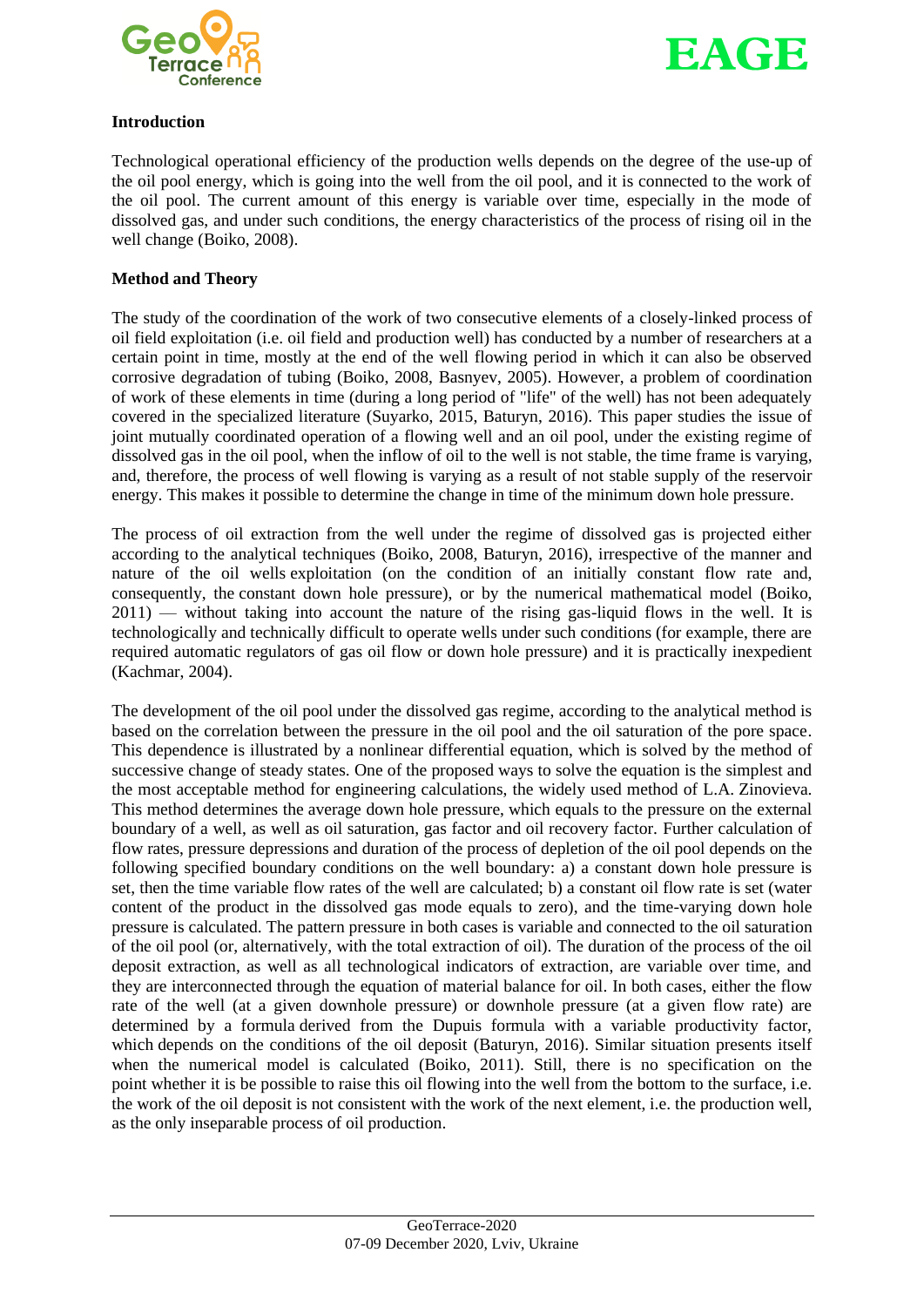



Gas lifting condition of the flow well of the third type where there has begun the process of gas exhaustion in the producing payout bed is given as effective gas factor  $G_{\text{eff}}$  [Boiko, 2008]:

$$
G_{\rm eff} \ge R_{0\rm opt} \,, \tag{1}
$$

or in the expanded view

$$
\left[G_0 - \alpha_s \left(\frac{p_{bh} + p_2}{2} - p_0\right)\right](1 - n_w) \ge \frac{0.282 \text{Log}\left[L\rho g - (p_{bh} - p_2)\right]}{d^{0.5} \left(p_{bh} - p_2\right) p_0 \ln \frac{p_{bh}}{p_2}},\tag{2}
$$

де  $R_{0.0pt}$  – specific gas consumption required for fluid lifting in a well;  $G_0$  – operational gas factor;  $\alpha_s$  – coefficient of solubility of gas in oil;  $p_{bh}$  – downhole pressure;  $p_2$  – pressure at the mouth (on emission) of the well (connects the work of the well with the system of gathering and transportation of products in the field);  $p_0$  – standard pressure;  $n_w$  – water content of products (in the mode of dissolved gas it mostly shows as  $n_w = 0$ );  $L$  – length of tubing in the well (in wells of the third type tubing should be lowered to the middle of the interval of inflow of liquid, i.e. to the middle of the interval of perforation);  $d$  – inner diameter of the tubing (for preliminary calculations one can set a priori depending on the flow rate; nominal diameter, which is set, usually equals to 73 mm);  $\rho$ average density of oil in a well;  $g$  – free fall acceleration.

To substantiate the nature of the flowing well in terms of self-regulation with the operation of the formation, we limit ourselves to the probability-statistical cumulative S — similar growth curve, such as the Gompertz curve to describe the change in the accumulated operational gas factor  $G_0(t)$  over time *t* :

$$
\overline{G_0}(t) = G_{00} + Ae^{-ae^{-bt}}, \qquad (3)
$$

where  $G_{00}$  stands for the operational gas factor at a time  $t = 0$ , which is equal to the formation gas-oil ratio (or, alternatively, the gas saturation of formation oil);  $A, a, b$  – constant coefficients.

After a series of calculations, the flowing condition looks like:  
\n
$$
\left(G_{00} + Aabe^{-b\cdot t_1}e^{-ae^{-b\cdot t_1}}\right) - \alpha_s \left(\frac{p_{bh} + p_2}{2} - p_0\right) =
$$
\n
$$
= \frac{0,282Lpg\left[Lpg - (p_{bh} - p_2)\right]}{d^{0.5}(p_{bh} - p_2)p_0\ln\frac{p_{bh}}{p_2}},
$$
\n(4)

or

$$
G_{\rm eff}\left[p_{\rm bh}\left(t\right)\right] \ge R_{\rm Oopt}\left[p_{\rm bh}\left(t\right)\right],\tag{5}
$$

therefore, we find the downhole pressure  $p_{\text{bh}}$  as a function of time t, that is

$$
p_{\rm bh} = p_{\rm bh}\left(t\right). \tag{6}
$$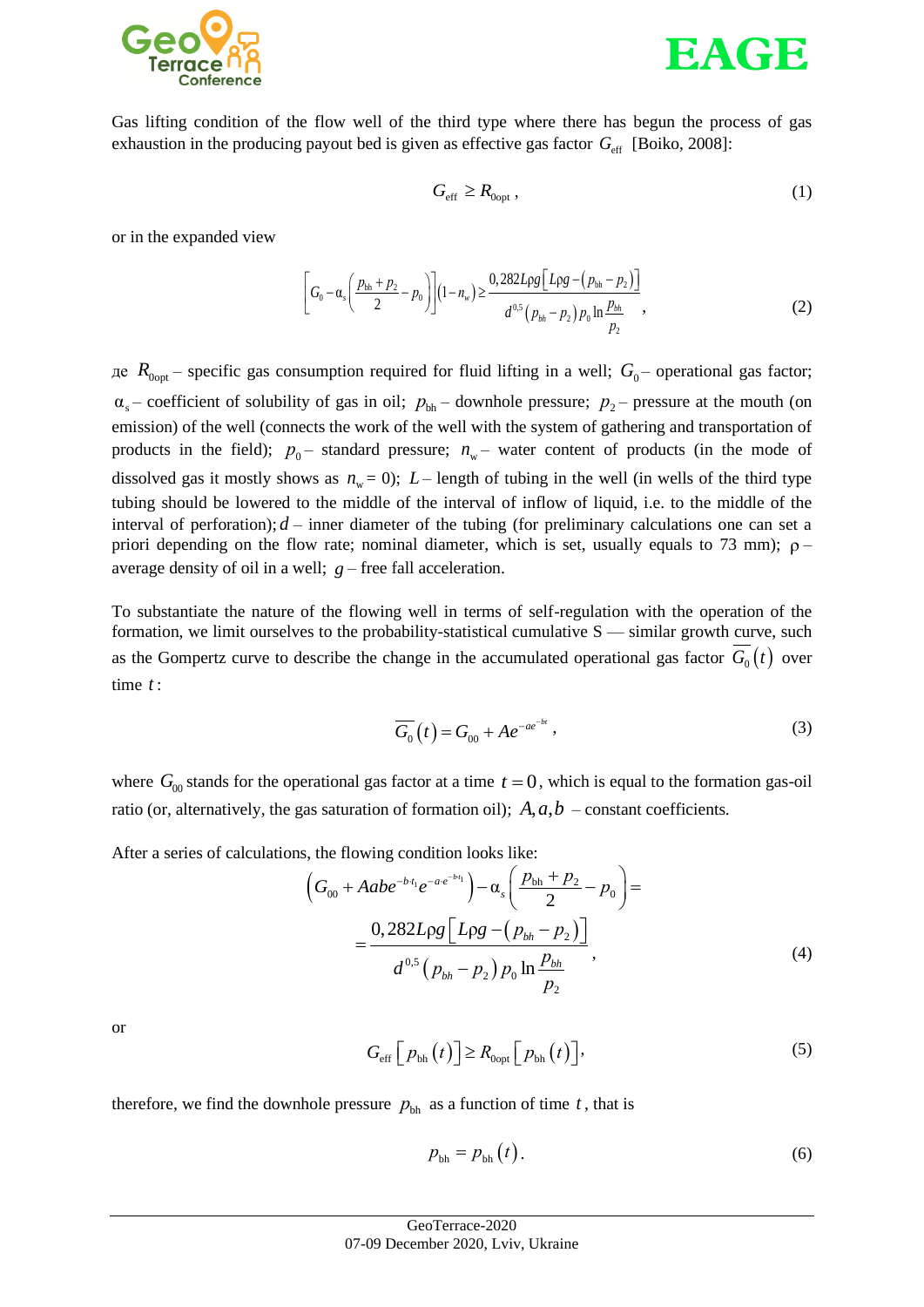



Having the value of the downhole pressure  $p_{\text{bh}}$ , that depends on t under the condition of gaslift flowing (Suyarko, 2015), one can create its graphical interpretation and find the minimum downhole flowing pressure. Figure 1 shows the results obtained.

Figure 1 demonstrates that the graph of gas consumption  $R_0(p_{bh})$  shifts along the vertical depending on the accepted values of the diameter of the tubing  $d$  and well mouth pressure  $p_2$ . Effective gas factor  $G_{\text{eff}}(p_{\text{bh}})$  decreases linearly with increasing pressure  $p_{\text{bh}}$ , as well as pressure  $p_2$ , and the slope of this line is determined by the solubility coefficient  $\alpha_s$ . That is, the larger is  $\alpha_s$ , the steeper the line  $G_{\text{eff}} (p_{\text{bh}})$  is. The height of this line depends on the operational gas factor. It follows that for certain values of diameter d, pressure  $p_2$  and solubility coefficient  $\alpha_s$  the point of intersection of the lines  $G_{\text{eff}}(p_{\text{bh}})$  i  $R_0(p_{\text{bh}})$  – as the solution of the equation – moves towards either smaller or larger values of pressure  $p_{\text{bh}}$ . Therefore, the solution of the equation, that is the value of the required minimum downhole pressure flowing  $p_{\text{bh min}}$ , can be found either in the frame  $p_{\text{bh}} < p_f$ , or beyond the formation pressure  $p_f$ .

Shifting of the point of intersection of the curves due to the change in diameter and pressure  $p_2$  opens the way to adjust the mode of operation of the well at the same gas factor.

Figure 2 shows the change in pressure  $p_{\text{bh}}(t)$  according to the results of calculation.

Therefore, the bottom hole pressure will decrease with time, and later, after it passes the minimum (zero mark), it will increase, until the flowing of a well stops. Based on this, the prospect of the further research is to improve the design methodology of oil field development in the mode of dissolved gas by clarifying the boundary conditions. According to our approach, the boundary conditions are not set as constant, but they change with time irrespective of whether analytical methods or a modern numerical mathematical model is employed while working on the process of oil field exploitation.

## **Examples**



*Figure 1* – Calculation of the minimal bottom hole pressure  $p_{\text{bh}}(t)$  at a certain moment of time t, *years*: 0,1,2,3 lines (0,1,2,3); 4(4); 5(5); 6(6); 7(7); 8(8); 9(9); 10(10); 11(11); 12(12), *depending on the alternating/live pressure*  $p_{\text{bh}}$  *for a given function of specific flow rate*  $R_{0}(t)$  *(line 13).*